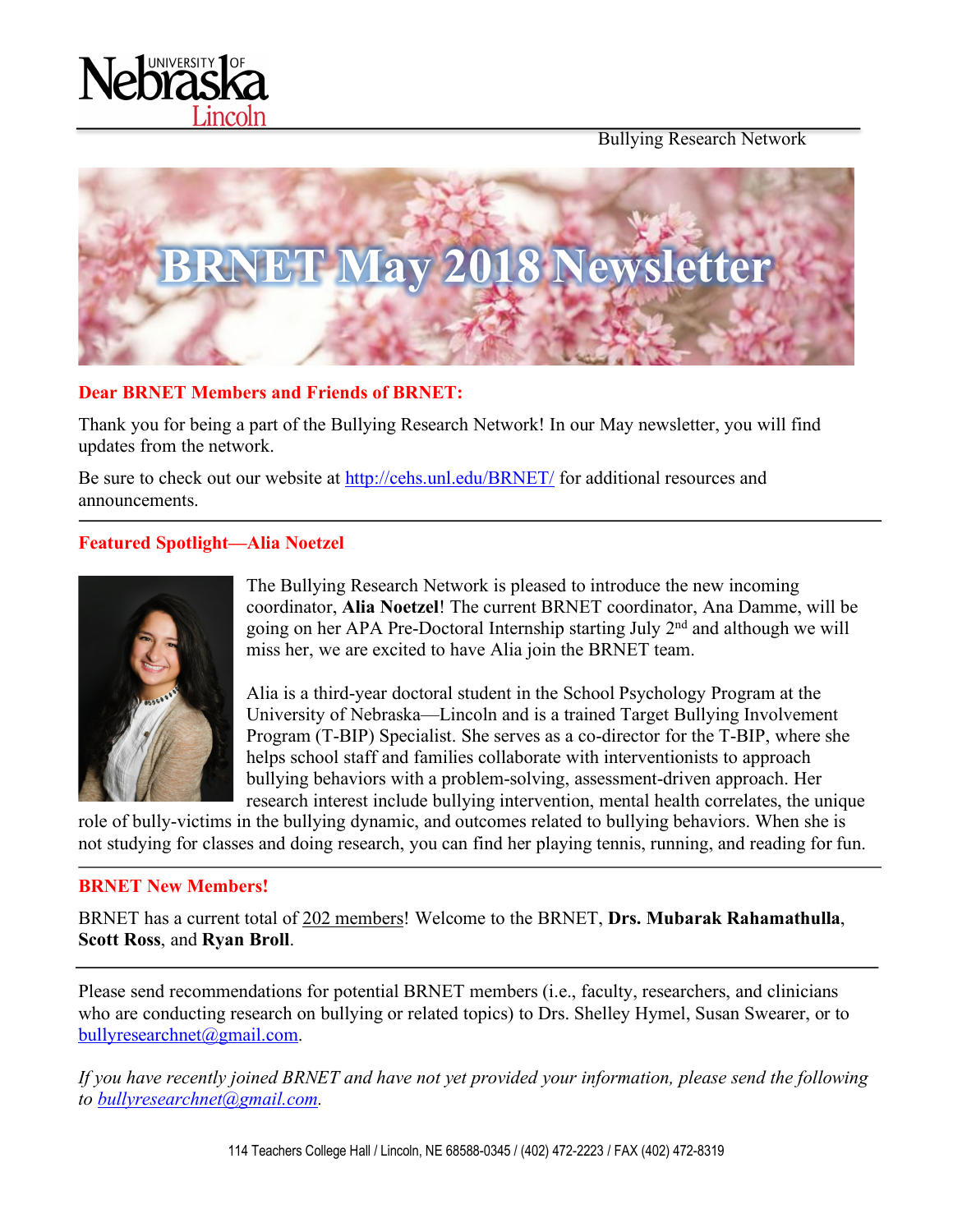- 1) contact information that can be posted on the website;
- 2) a brief biography of you and your work;
- 3) a list of current/ongoing projects in this area;
- 4) an annotated bibliography of your work in this area (i.e., full reference plus a few sentences about the work), and;
- 5) relevant web-based links you would like to share.

#### **Friends of BRNET**

Friends of BRNET is a group of graduate students, administrators, parents, and individuals who are interested in learning more about the Bullying Research Network. Friends of BRNET receive our monthly e-newsletter. If you are interested in becoming a Friend of BRNET or want to refer someone to Friends of BRNET, please email Ana Damme, the BRNET Coordinator, at bullyresearchnet@gmail.com with the following information: name, title, address, and email address.

#### **BRNET Member Grant/Funding Announcements**

Receipt of funding facilitates the BRNET mission to conduct interdisciplinary research related to bullying and aggression, with particular attention being paid to the link between basic and applied research. Thus, the BRNET directors are excited to offer members a new opportunity to share grants (and other sources of funding) they have received for their research projects.

Funding varies across countries and is not limited to federal grants. If you are interested in sharing your grants or funding with other BRNET members, please send an abstract of the research funding along with the funding source to bully research net  $\omega$  gmail.com and we will post the information on our website.

## **BRNET MEMBER ANNOUNCEMENTS**

## **(1) New Paper about Anti-Bullying Programs by Dr. Veenstra and Colleagues**

Drs. Kaufman, Kretschmer, Huitsing, and Veenstra want to share their recently published article titled Why Does a Universal Anti-Bullying Program Not Help All Children? Explaining Persistent Victimization During an Intervention. Find the open access link here: https://link.springer.com/article/10.1007/s11121-018-0906-5

## **(2) Call for Action to Prevent Gun Violence in the United States of America.**

The Bullying Research Network and many BRNET members have signed the attached "Call for Action" to demand that federal and state authorities take immediate action to prevent gun violence in the United States. The call for action can be found here: https://curry.virginia.edu/prevent-gun-violence.

#### **(3) World Anti-Bullying Forum in Dublin, Ireland**

The second World Anti-Bullying Forum will take place in Dublin, Ireland on June 4-6th 2019. This is an international peer-review conference with a particular focus on bullying among children and adolescents. Opening of abstract submission starts on June 2018 and the closing date of abstract submission is 30 November 2018. See the website of the conference: http://wabf2019.com. BRNET co-founders, Dr. Susan Swearer and Dr. Shelley Hymel, are among the keynote speakers.